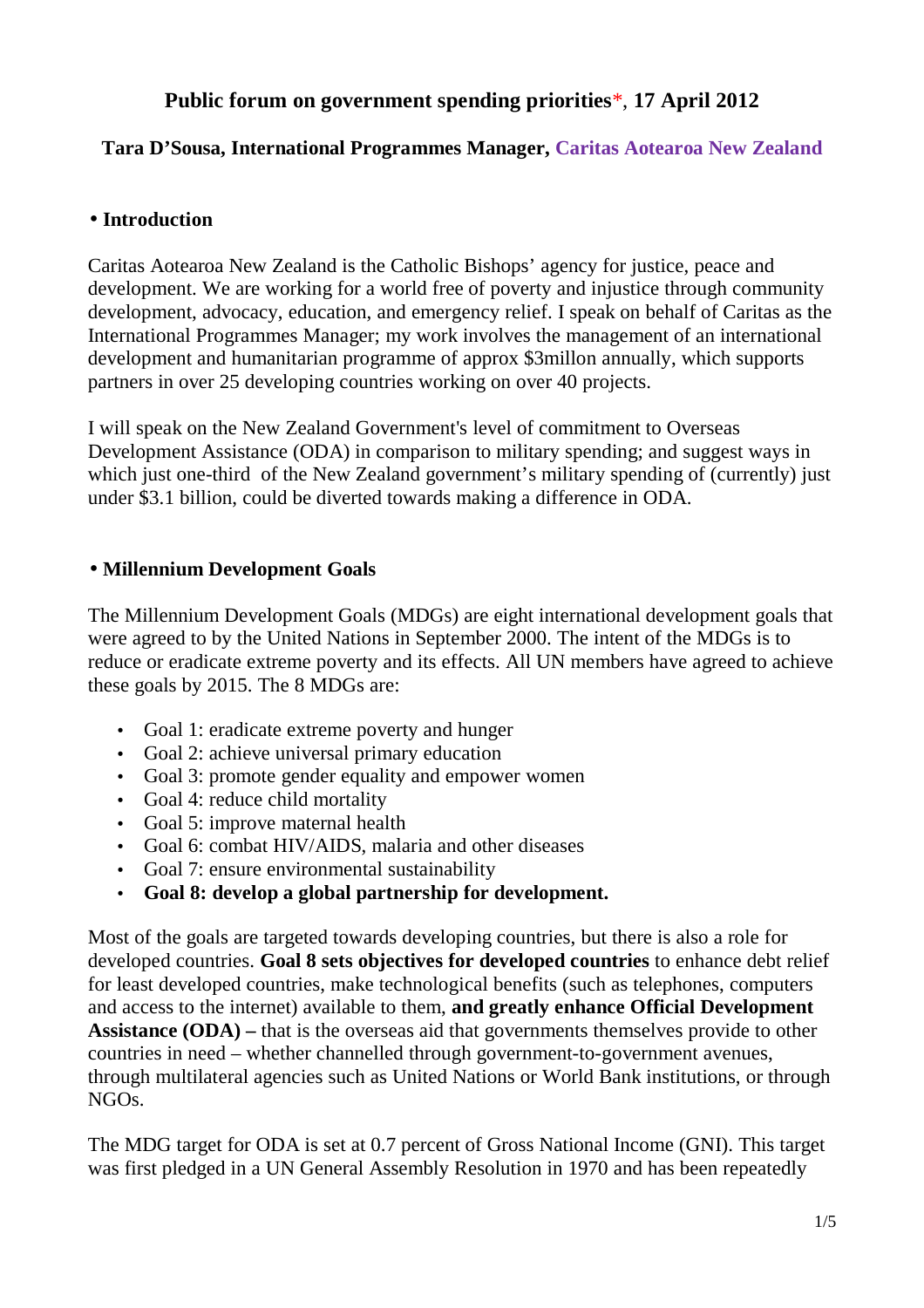endorsed since then. As at 2009 the countries to have achieved the 0.7 percent ODA level were **Denmark, Sweden, Luxembourg, the Netherlands, and Norway.**

ODA as a percentage of GNI

A comparison of net ODA as a percentage of GNI across selected countries<sup>1</sup> shows some interesting results:

#### **Net ODA as a percentage of GNI 2006 2007 2008 2009 2010 (provisional)**

| New Zealand      | $0.27$ $0.27$ $0.30$ $0.28$ $0.26$ |  |  |
|------------------|------------------------------------|--|--|
| <b>Australia</b> | 0.30 0.32 0.32 0.29 0.32           |  |  |
| Canada           | $0.29$ 0.29 0.33 0.30 0.33         |  |  |
| United Kingdom   | 0.51 0.36 0.43 0.51 0.56           |  |  |

Of the 23 member countries of the Organisation for Economic Co-operation and Development's (OECD) Development Assistance Committee (DAC), **six have not set a timetable for increasing their ODA to 0.7 percent of GNI: Australia** (which has committed to 0.5 percent by 2015), **Canada, Japan, Switzerland, the United States, and New Zealand.** New Zealand has committed to raising the aid budget to NZ\$550 million in 2011/12, followed by 'prudent increases' over four years to NZ\$621 million in 2014/15.<sup>2</sup> These projections are only made in absolute terms – there is no commitment made in terms of percentage of GNI.

According to the OECD DAC Peer Review (2010)<sup>3</sup>: "With total ODA equivalent to **0.28% of GNI in 2009, New Zealand ranks 17th among DAC donors for its ODA/GNI ratio,** slightly below the (weighted) DAC average of 0.31%, and well below the unweighted average country effort of 0.48% in 2009". The committee commented that there needed to be an increase in aid to achieve the internationally agreed target of giving 0.7% of its gross national income (GNI) as official development assistance (ODA).

#### • **Percentage of military spending**

Based on New Zealand 'real GDP' of NZ\$133.5 billion (to year ending Dec 2010)<sup>4</sup>-0.7% **of GDP** (not GNI which is GDP +foreign income) would be NZ\$934 million – or only 30% of our \$3,091 million on military spending.

<sup>&</sup>lt;sup>1</sup> Source: <u>Net ODA as percentage of OECD/DAC donors GNI</u>

 $2$  New Zealand Government: Budget 2011/12.

 $3$  The DAC conducts periodic reviews of the individual development co-operation efforts of DAC members. The policies and programmes of each member are critically examined approximately once every four or five years. Five members are examined annually.

<sup>&</sup>lt;sup>4</sup> http://business.newzealand.com/northamerica/en/invest-in-new-zealand/new-zealand-economy-facts-and-figures/)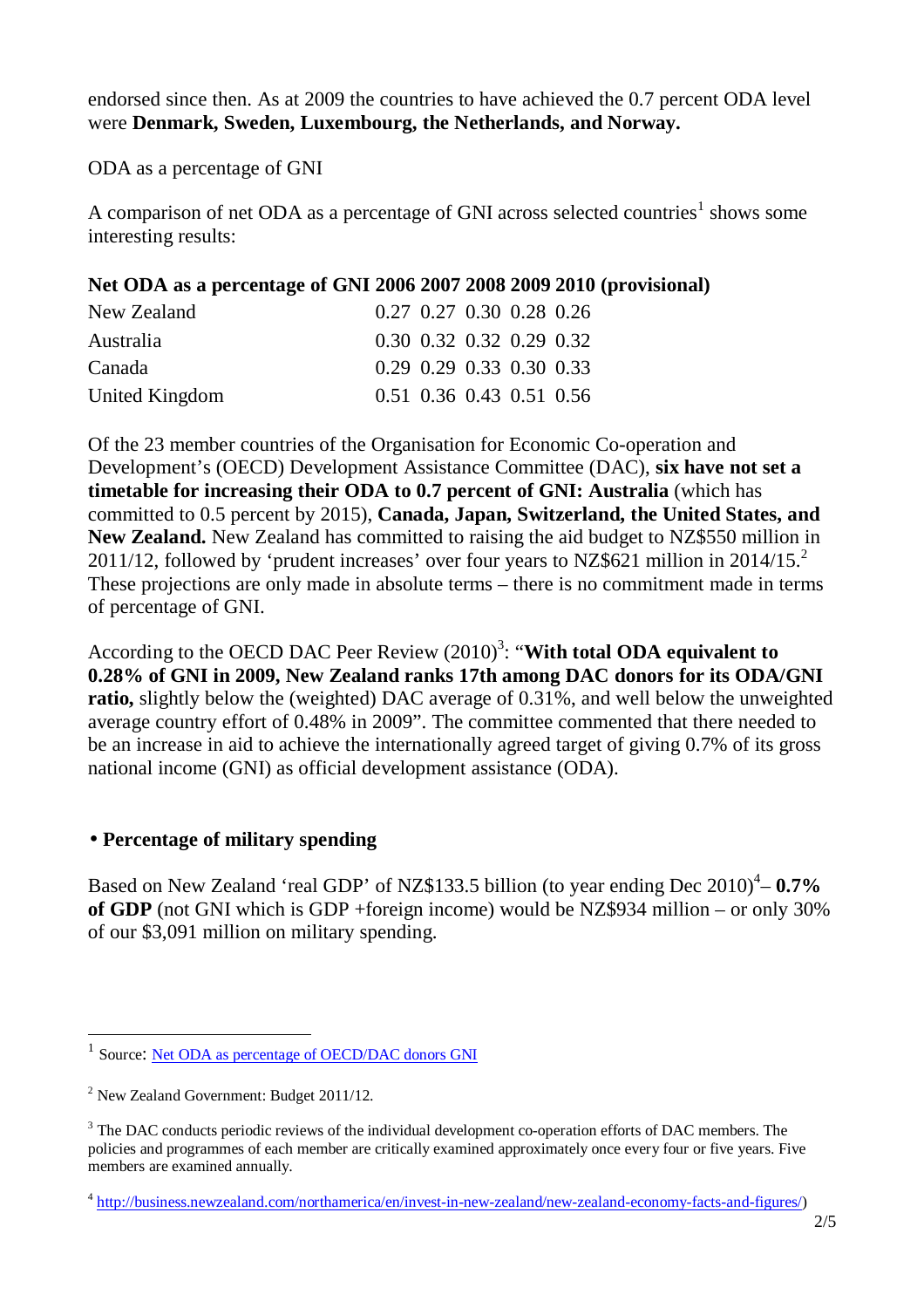## • **Targeting of ODA – New Zealand ODA Policy**

Since the election of a new government in November 2008, the New Zealand aid programme has been going through a major change process; it has revised its aid policy and institutional arrangements to align them with the new foreign policy. The core statement in the policy is: **"sustainable development in developing countries in order to reduce poverty and to contribute to a more secure, equitable and prosperous world".**  The DAC peer review commented: **"the scope and impact of the policy changes had not yet been translated into clear strategic orientations"** and it was not clear **"how it will address not only the economic, but also the environmental and social dimensions of its objective".**

The Review found that confidence in the effectiveness of aid remains weak among the New Zealand public. Non-government organisations (NGOs) are concerned that the poverty reduction focus may be lost with the new orientations of the aid programme.

For Caritas and many NZ international development NGOs, our vision for development is founded on belief in the **innate dignity of each person as an individual and a member of society**. This **places people at the centre of development**. **Economic systems serve people, not the other way round.** People are active subjects in a process of development which helps them move from conditions which are *less* human to those which are *more* human, and through which, people can become more fully human beings. Therefore we work in very poor communities in LDCs (least developed countries) supporting them to improve their living conditions through accessing livelihood opportunities (income generating) and health, education, housing (services) etc. For e.g. our programme in Afghanistan is focussed on improving soil and water conditions for farmers in Bamiyan province as well as accessing schooling for girls and literacy for adults. It is addressing the need of the communities as they have prioritised them.

#### • **What is the relevance of development in terms of military spending?**

I wish to focus on 3 key points:

- 1. Volume of ODA: An increase in ODA from approximately \$600m to \$934m will demonstrate New Zealand's commitment to an international agreement to provide 0.7% of GDP to help achieve the MDGs. Additionally, New Zealand's ODA policy is still aimed at "reducing poverty"; therefore the increased level of funds would have a greater reach and potentially target the most poor. At present the policy has an emphasis on the Pacific region, over half of the annual budget is spent in this region. However, we know that the poorest people live in sub-Saharan Africa. Fifty percent of the 2.6 million children who die every year from malnutrition (a perfectly preventable disease) are African children. Although very little funding is available for Africa, Caritas continues to maintain a presence through its partners, e.g. working on the drought situation in Horn of Africa and the mounting famine in the Sahel Region.
- 2. The key rationale for New Zealand military spending has been for attaining and sustaining global peace. In line with Catholic social teaching, Caritas maintains that real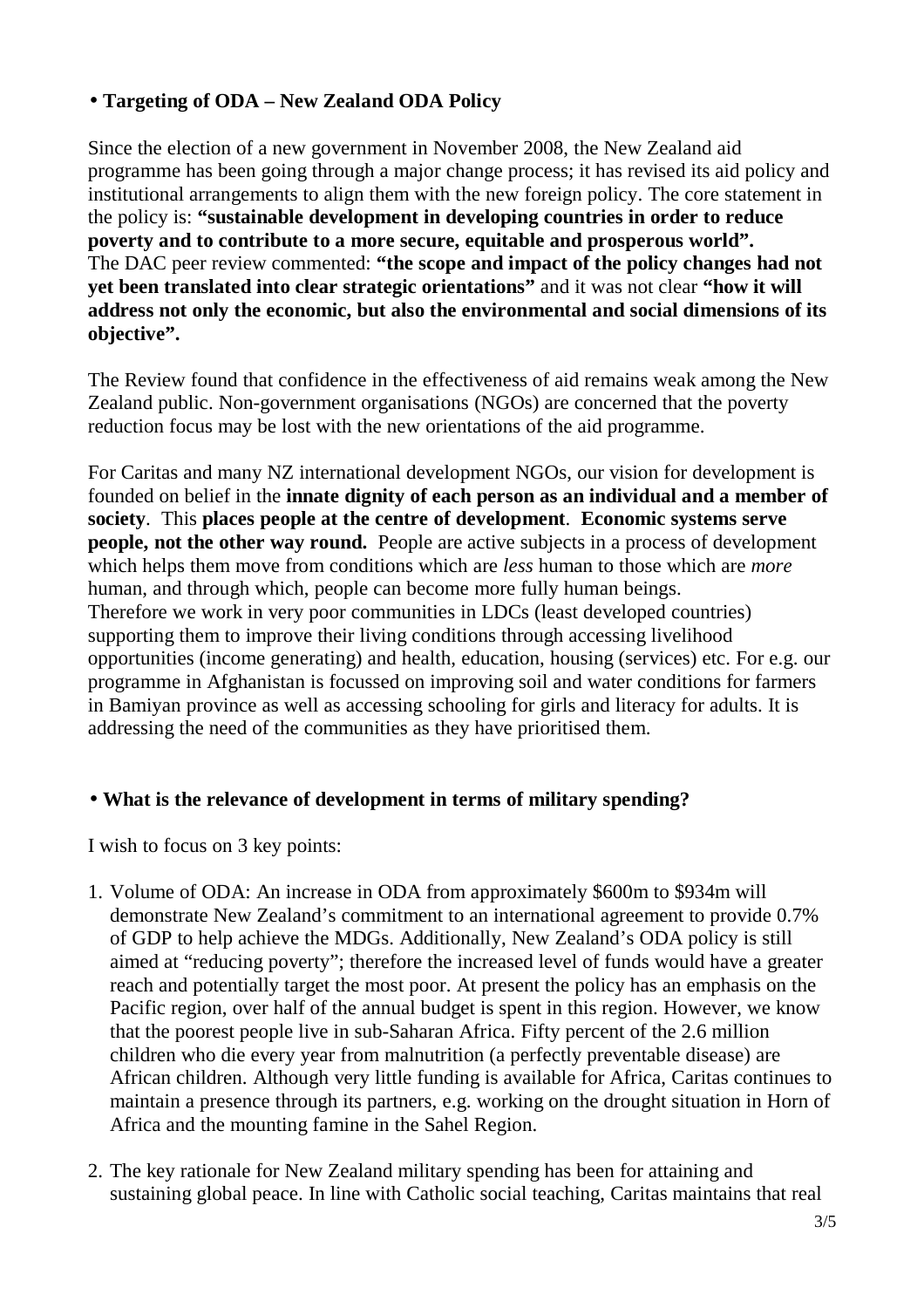development and true peace are closely intertwined. **"Development is the new name for peace"**<sup>5</sup> Pope Paul VI said in his papal letter *Populorum Progressio – On The Development Of Peoples*, specifying one of the keys for development is our search for peace. The theme has been expounded upon in subsequent Catholic social teaching. Pope John Paul II said: *"Can true peace exist when men, women and children cannot live in full human dignity? Can there be a lasting peace in a world ruled by relations - social, economic and political - that favour one group or nation at the expense of another?* With this in mind, Caritas prioritises areas with the potential for conflict – Darfur in Sudan, West Papua in Indonesia. We focus on providing humanitarian assistance (in partnership with NCA-ACT Darfur) and social and economic empowerment (through Yasanto for women in Merauke, WP – literacy, business training, technical help for agriculture and livestock, etc)

Peace and development is also allied to human dignity. Pope John XXIII, in *Pacem in Terris<sup>6</sup> (Peace on Earth)*, emphasised the **rights to an array of conditions** without which that dignity cannot be attained. These include at the most basic level the right to life in all its forms, but also rights to all the conditions necessary to allow life to be fully human, such as "food, clothing, shelter, rest, medical care, social services, education, freedom of conscience, marriage, safe working conditions, private property, association and free assembly, emigration and immigration, and participation in public affairs"<sup>7</sup> This list in many ways echoes the rights set out in the Universal Declaration of Human Rights, where Economic, Social and Cultural Rights are every bit as important, universal, indivisible, and inalienable as the Civil and Political Rights we more usually think of when we hear the phrase 'Human Rights'. Does the world not have the ability to feed and house and educate its people? We certainly have enough resources to wipe out its people many times over.

Most of Caritas' programmes focus on integrated community development, empowering villagers in remote and isolated places, such as Mondulkiri in Cambodia or Baitadi in Nepal, to identify and prioritise their needs and find ways through collective action to improve their living conditions whether through economic activity (bee-keeping, farming, raising goats) or health education, sanitation and access to water.

3.Another rationale for military spending has been to combat terrorism, to protect human security. CST guides Caritas in its view that the causes of terrorism be fully explored, understood and addressed. Poverty and injustice do not necessarily cause terrorism, rather terrorists exploit conditions of poverty and inequality for their own ends. In his Message on World Day of Peace 2004, John Paul II said… "By eliminating the underlying causes of situations of injustice which frequently drive people to more desperate and violent acts; and on the other hand, by insisting on an education inspired by respect for human life in every situation: the unity of the human race is a more powerful reality than any

 $\overline{a}$ <sup>5</sup> *Populorum Progressio*. This celebrated Encyclical of Paul VI (1967)was a solemn appeal for concerted action in favour of the integral development of peoples

<sup>&</sup>lt;sup>6</sup> Encyclical of Pope John XXIII "Peace on Earth" – On Establishing Universal Peace in Truth, Justice and Charity" 1963.

<sup>&</sup>lt;sup>7</sup> Dictionary of Catholic Social Thought, 698.